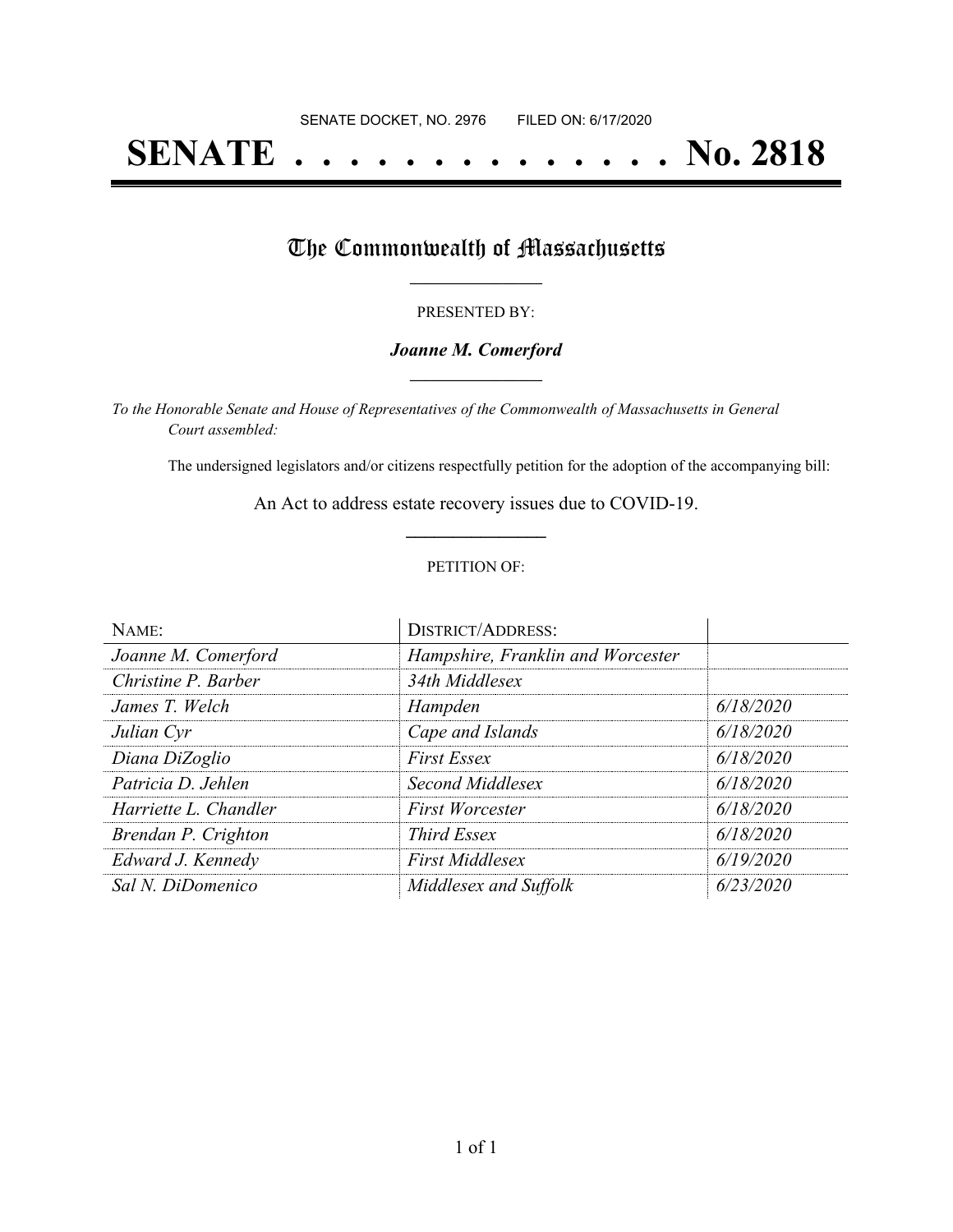#### SENATE DOCKET, NO. 2976 FILED ON: 6/17/2020

## **SENATE . . . . . . . . . . . . . . No. 2818**

By Ms. Comerford, a petition (accompanied by bill, Senate, No. 2818) (subject to Joint Rule 12) of Joanne M. Comerford and Christine P. Barber for legislation to address estate recovery issues due to COVID-19. The Judiciary.

### The Commonwealth of Massachusetts

**In the One Hundred and Ninety-First General Court (2019-2020) \_\_\_\_\_\_\_\_\_\_\_\_\_\_\_**

**\_\_\_\_\_\_\_\_\_\_\_\_\_\_\_**

An Act to address estate recovery issues due to COVID-19.

Be it enacted by the Senate and House of Representatives in General Court assembled, and by the authority *of the same, as follows:*

| $\mathbf{1}$ | SECTION 1. Notwithstanding subsection (d) of section 32 of chapter 118E of the                      |
|--------------|-----------------------------------------------------------------------------------------------------|
| 2            | General Laws, for any petition for admission to probate of a decedent's will or for administration  |
| 3            | of a decedent's estate filed on or after the March 10, 2020 declaration of a state of emergency by  |
| 4            | the Governor, the personal representative shall have 180 days from presentment to mail notice to    |
| 5            | the division pursuant to said section.                                                              |
| 6            | SECTION 2. Notwithstanding subsection (g) of section 32 of chapter 118E of the                      |
| $\tau$       | General Laws, claims allowed pursuant to said section shall not bear interest during the time       |
| 8            | period commencing with the March 10, 2020 declaration of emergency by the Governor and              |
| 9            | ending when this section is repealed.                                                               |
| 10           | SECTION 3. Notwithstanding any other general or special law, rule, regulation or order              |
| 11           | to the contrary, the division shall defer estate recovery pursuant to section 32 of chapter 118E of |
| 12           | the General Laws against real property of the estate where any person is lawfully residing          |